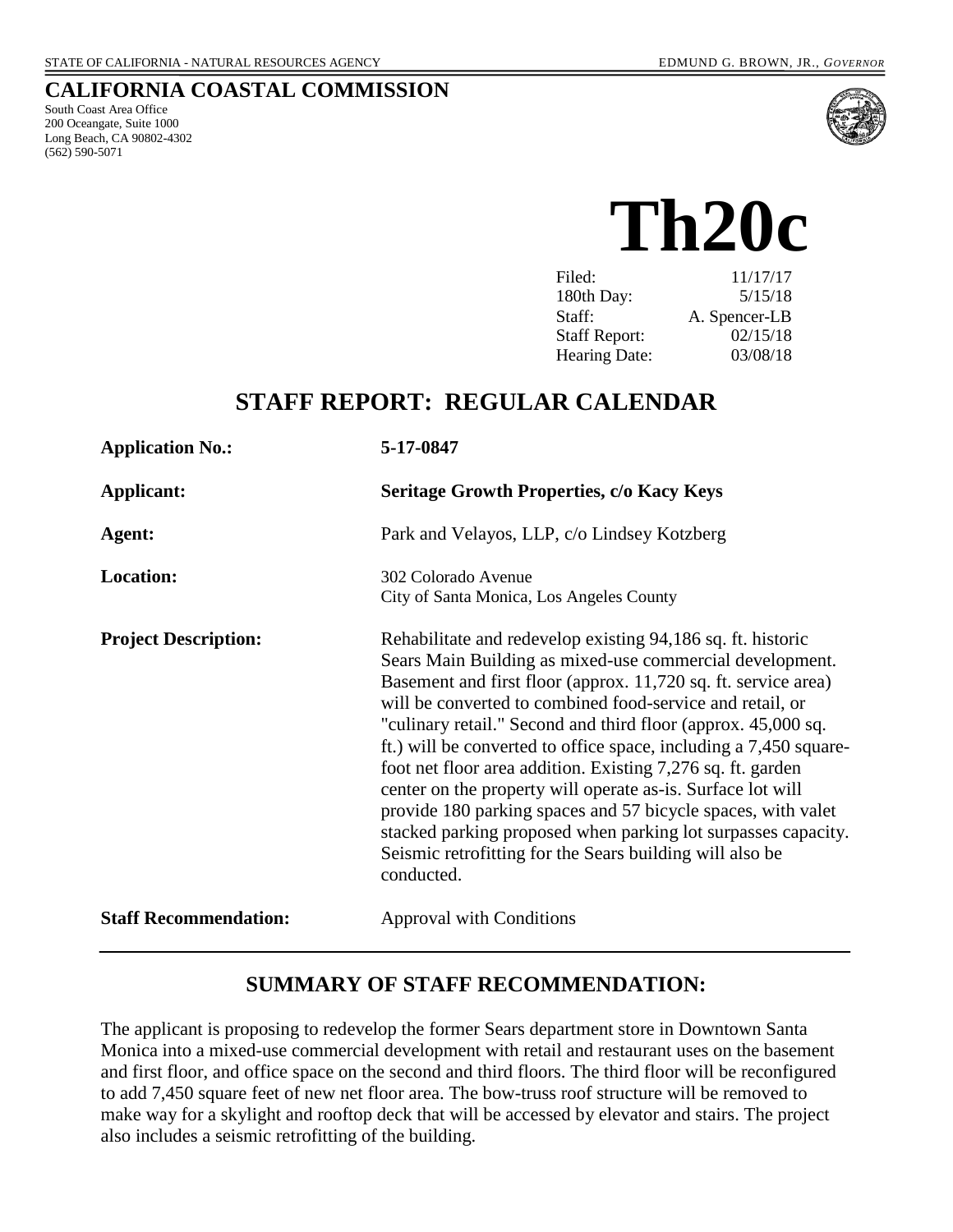The proposed development will provide 180 parking spaces and 57 bicycle parking spaces on site. Using the Coastal Commission parking guidelines, the applicant has submitted a parking study concluding that the proposed parking is sufficient for a peak summer weekend demand, but is 47 spaces short to satisfy a peak summer weekday demand. In order to alleviate the projected parking shortage, the Commission imposes **Special Condition 1** requiring the applicant to provide a parking attendant to implement a stacked valet parking program when the parking lot reaches full capacity.

The applicant has indicated that a landscaping plan will be submitted to the Santa Monica Landmarks Commission once all approvals are obtained. The Commission therefore imposes **Special Condition 2** requiring that all project landscaping incorporates noninvasive, droughttolerant plants.

The project site is located in Downtown Santa Monica, an area that primarily contains commercial developments and recreational areas. Some developments to note in the project vicinity include the Santa Monica Pier, Tongva Park, Santa Monica Place, and Third Street Promenade. The project as proposed maintains and expands the visitor-serving qualities of the area by offering an additional space for Santa Monica visitors to recreate. At the same time, the location and design of the project does not block public coastal access. Therefore, the project, as proposed, is consistent with the development, recreation, and public access policies outlined in Coastal Act Chapter 3.

The proposed development is located approximately 0.3 miles from the beach. Although the development does not directly impact sensitive coastal resources, there is the potential for runoff and debris to flow into the nearby beach areas, especially during the construction process. The Commission therefore imposes **Special Condition 3** requiring the applicant to submit a postconstruction runoff plan and to follow best management practices during the construction process to ensure that runoff and debris do not flow into beach areas.

The City of Santa Monica has a Certified Land Use Plan (LUP) that was approved by the Commission in October, 1991, but does not have a certified Local Coastal Program (LCP). Therefore, the standard of review is the Chapter 3 policies of the Coastal Act. The Commission finds that the proposed project can be approved with conditions; however, there is potential for future development of the site to adversely impact public access. Therefore, the Commission imposes **Special Condition 4** requiring an amendment for this CDP or an additional CDP for any future development on the site, including actions that would otherwise be exempt from permit conditions.

As conditioned, the proposed project is consistent with the Coastal Act Chapter 3 policies and Santa Monica's certified LUP.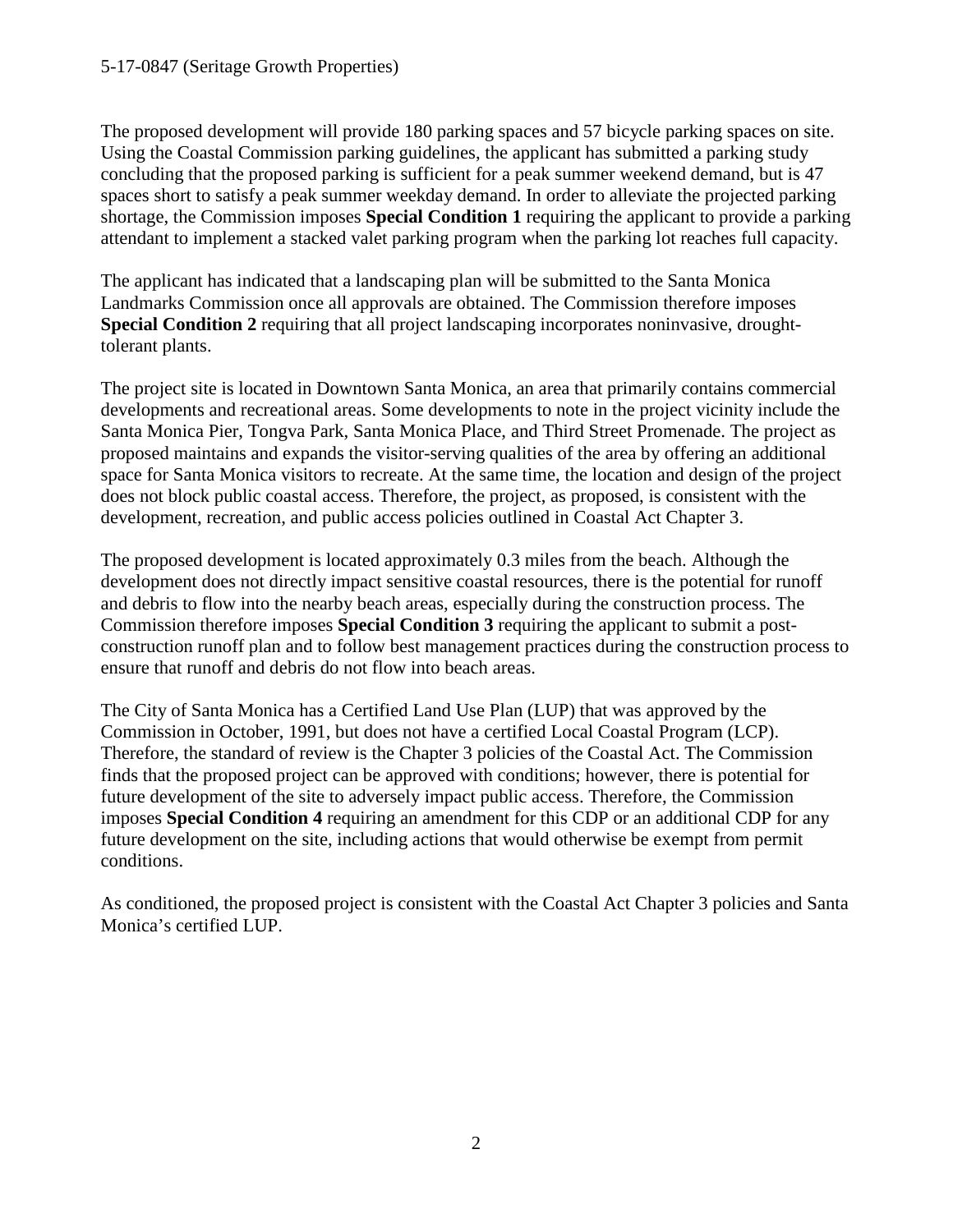# **TABLE OF CONTENTS**

| R. |  |
|----|--|
|    |  |
| D. |  |
|    |  |
|    |  |

**APPENDICES**

Appendix  $A -$  Substantive File Documents

### **[EXHIBITS](https://documents.coastal.ca.gov/reports/2018/3/Th20c/Th20c-3-2018-exhibits.pdf)**

[Exhibit 1 –Vicinity Map/Project Site](https://documents.coastal.ca.gov/reports/2018/3/Th20c/Th20c-3-2018-exhibits.pdf) [Exhibit 2 – Site Plan](https://documents.coastal.ca.gov/reports/2018/3/Th20c/Th20c-3-2018-exhibits.pdf) Exhibit 3 – Elevations [Exhibit 4 – Proposed "Culinary Retail" Layout](https://documents.coastal.ca.gov/reports/2018/3/Th20c/Th20c-3-2018-exhibits.pdf) [Exhibit 5 – Stacked Valet Parking Management Plan](https://documents.coastal.ca.gov/reports/2018/3/Th20c/Th20c-3-2018-exhibits.pdf)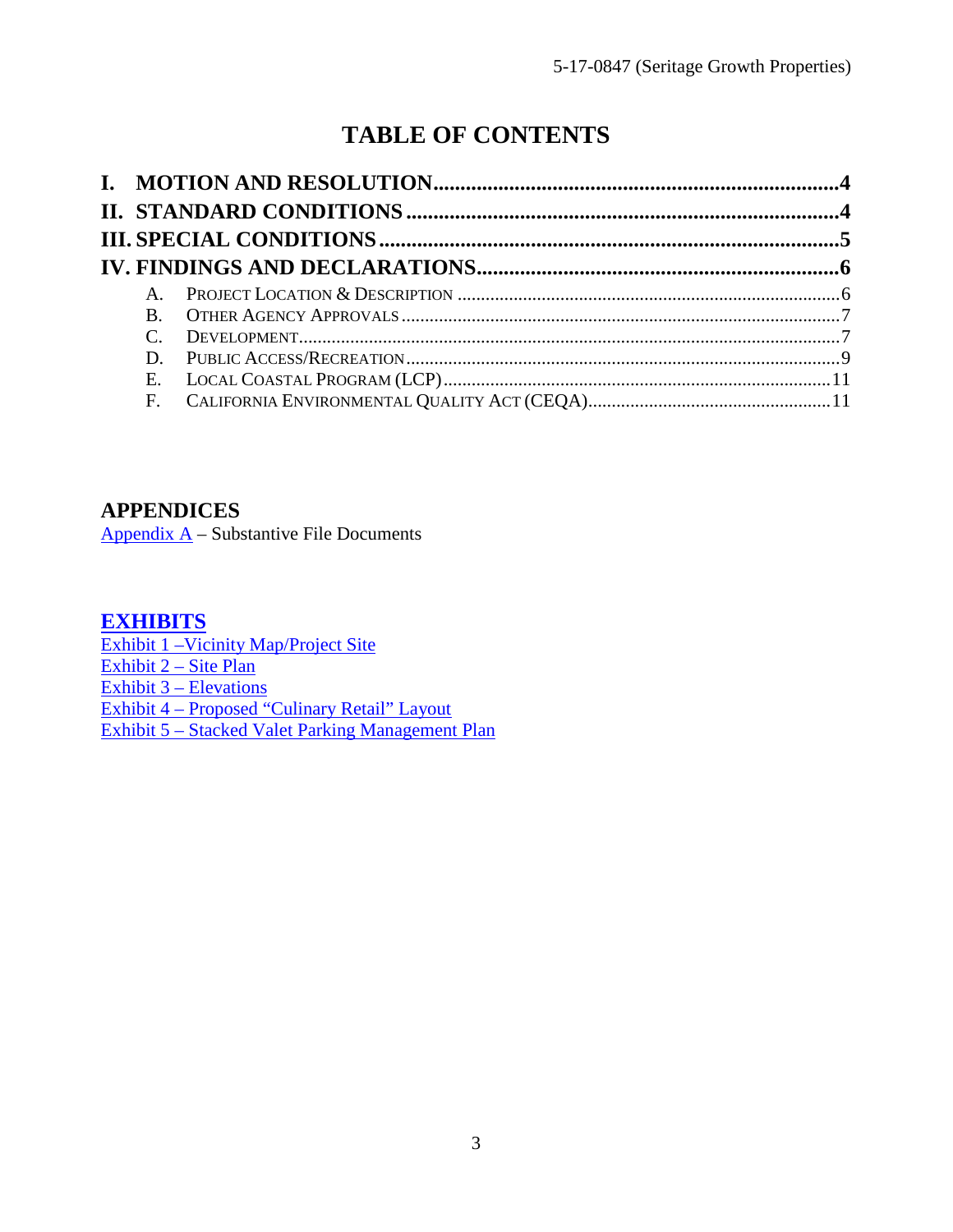## <span id="page-3-0"></span>**I. MOTION AND RESOLUTION**

#### **Motion:**

*I move that the Commission approve Coastal Development Permit Application No. 5-17-0847 pursuant to the staff recommendation.*

Staff recommends a **YES** vote. Passage of this motion will result in approval of the permit as conditioned and adoption of the following resolution and findings. The motion passes only by affirmative vote of a majority of the Commissioners present.

#### **Resolution:**

*The Commission hereby approves a coastal development permit for the proposed development and adopts the findings set forth below on grounds that the development as conditioned will be in conformity with the policies of Chapter 3 of the Coastal Act and will not prejudice the ability of the local government having jurisdiction over the area to prepare a Local Coastal Program conforming to the provisions of Chapter 3. Approval of the permit complies with the California Environmental Quality Act because either 1) feasible mitigation measures and/or alternatives have been incorporated to substantially lessen any significant adverse effects of the development on the environment, or 2) there are no further feasible mitigation measures or alternatives that would substantially lessen any significant adverse impacts of the development on the environment.* 

### <span id="page-3-1"></span>**II. STANDARD CONDITIONS**

This permit is granted subject to the following standard conditions:

- 1. **Notice of Receipt and Acknowledgment**. The permit is not valid and development shall not commence until a copy of the permit, signed by the permittee or authorized agent, acknowledging receipt of the permit and acceptance of the terms and conditions, is returned to the Commission office.
- 2. **Expiration.** If development has not commenced, the permit will expire two years from the date on which the Commission voted on the application. Development shall be pursued in a diligent manner and completed in a reasonable period of time. Application for extension of the permit must be made prior to the expiration date.
- 3. **Interpretation.** Any questions of intent of interpretation of any condition will be resolved by the Executive Director or the Commission.
- 4. **Assignment.** The permit may be assigned to any qualified person, provided assignee files with the Commission an affidavit accepting all terms and conditions of the permit.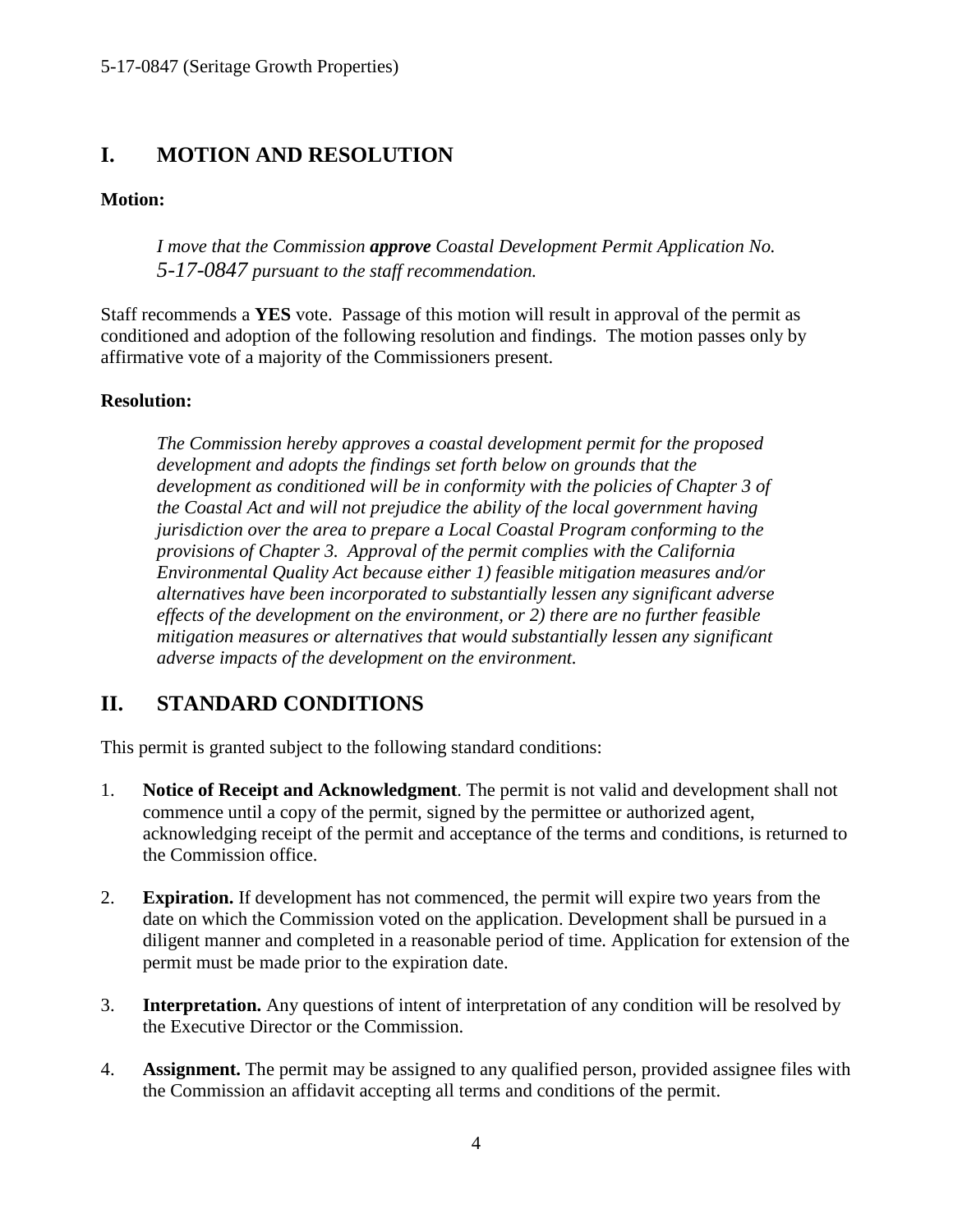5. **Terms and Conditions Run with the Land.** These terms and conditions shall be perpetual, and it is the intention of the Commission and the permittee to bind all future owners and possessors of the subject property to the terms and conditions.

## <span id="page-4-0"></span>**III. SPECIAL CONDITIONS**

This permit is granted subject to the following special conditions:

- 1. **Stacked Valet Parking Management Program.** The development, as proposed, has a parking deficit of 47 spaces during peak summer weekdays. In order to mitigate for this parking shortage, the applicant shall maintain a stacked valet parking management program to accommodate the total parking demand as determined in the applicant's January, 2018 parking study. The applicant shall have a parking attendant on-site to stack-park cars when the surface parking lot has reached 90 percent capacity.
- 2. **Landscaping Drought Tolerant, Non-Invasive Plants.** Vegetated landscaped areas and planters shall only consist of native plants or non-native drought tolerant plants, which are noninvasive. The use of pesticides and herbicides shall be prohibited. No plant species listed as problematic and/or invasive by the California Native Plant Society [\(http://www.CNPS.org/\)](http://www.cnps.org/), the California Invasive Plant Council (formerly the California Exotic Pest Plant Council) [\(http://www.cal-ipc.org/\)](http://www.cal-ipc.org/), or as may be identified from time to time by the State of California shall be employed or allowed to naturalize or persist on the site. No plant species listed as a "noxious weed" by the State of California or the U.S. Federal Government shall be utilized within the property. All plants shall be low water use plants as identified by California Department of Water Resources

(See:http://www.water.ca.gov/wateruseefficiency/docs/wucols00.pdf).

- 3. **Storage of Construction Materials, Mechanized Equipment and Removal of Construction Debris.** The permittee shall comply with the following construction-related requirements:
	- (a) No demolition or construction materials, debris, or waste shall be placed or stored where it may enter sensitive habitat, receiving waters or a storm drain, or be subject to wave, wind, rain, or tidal erosion and dispersion.
	- (b) No demolition or construction equipment, materials, or activity shall be placed in or occur in any location that would result in impacts to environmentally sensitive habitat areas, streams, wetlands or their buffers.
	- (c) Any and all debris resulting from demolition or construction activities shall be removed from the project site within 24 hours of completion of the project.
	- (d) Demolition or construction debris and sediment shall be removed from work areas each day that demolition or construction occurs to prevent the accumulation of sediment and other debris that may be discharged into coastal waters.
	- (e) All trash and debris shall be disposed in the proper trash and recycling receptacles at the end of every construction day.
	- (f) The applicant shall provide adequate disposal facilities for solid waste, including excess concrete, produced during demolition or construction.
	- (g) Debris shall be disposed of at a legal disposal site or recycled at a recycling facility. If the disposal site is located in the coastal zone, a coastal development permit or an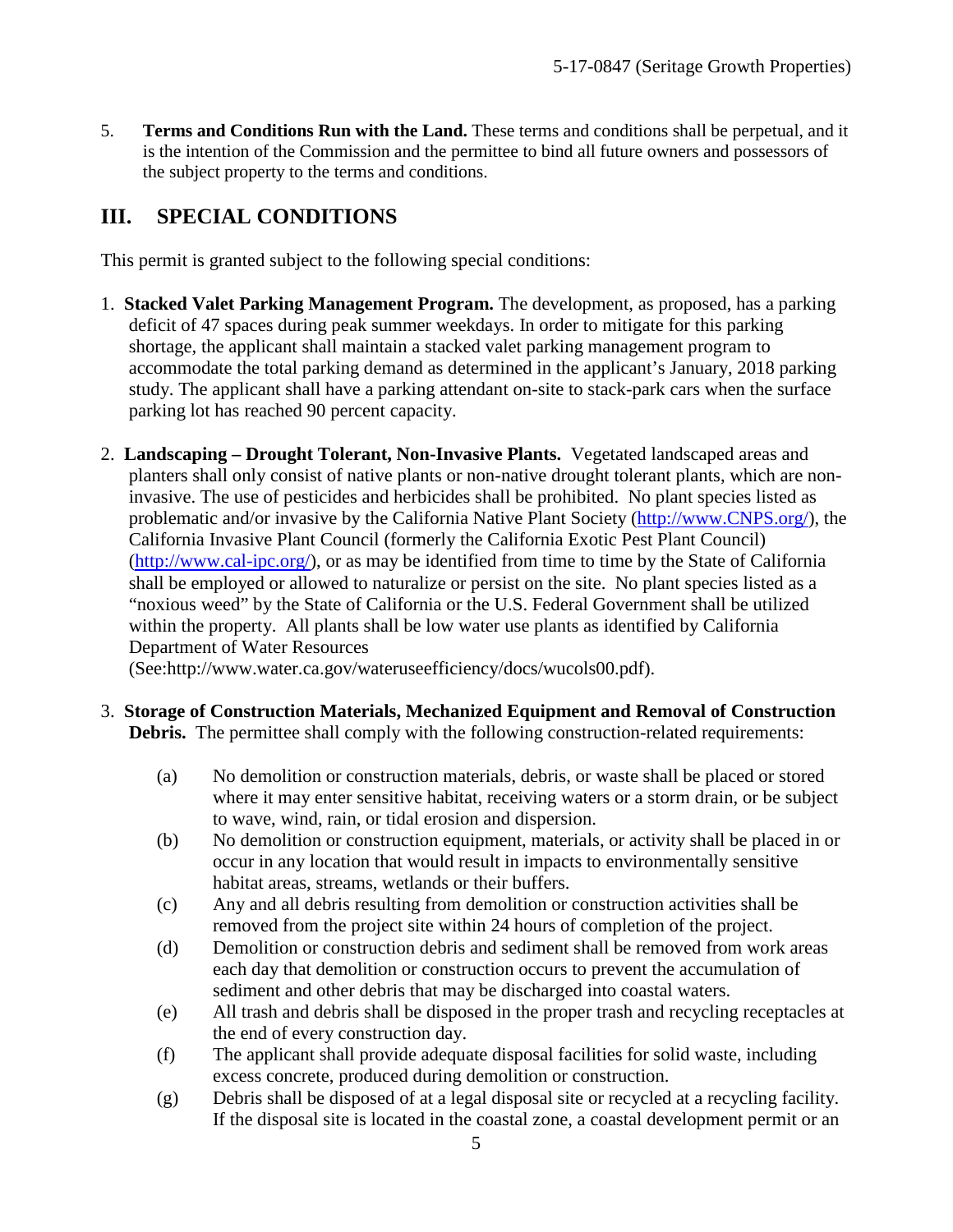amendment to this permit shall be required before disposal can take place unless the Executive Director determines that no amendment or new permit is legally required.

- (h) All stock piles and construction materials shall be covered, enclosed on all sides, shall be located as far away as possible from drain inlets and any waterway, and shall not be stored in contact with the soil.
- (i) Machinery and equipment shall be maintained and washed in confined areas specifically designed to control runoff. Thinners or solvents shall not be discharged into sanitary or storm sewer systems.
- (j) The discharge of any hazardous materials into any receiving waters shall be prohibited.
- (k) Spill prevention and control measures shall be implemented to ensure the proper handling and storage of petroleum products and other construction materials. Measures shall include a designated fueling and vehicle maintenance area with appropriate berms and protection to prevent any spillage of gasoline or related petroleum products or contact with runoff. The area shall be located as far away from the receiving waters and storm drain inlets as possible.
- (l) Best Management Practices (BMPs) and Good Housekeeping Practices (GHPs) designed to prevent spillage and/or runoff of demolition or construction-related materials, and to contain sediment or contaminants associated with demolition or construction activity, shall be implemented prior to the on-set of such activity
- (m) All BMPs shall be maintained in a functional condition throughout the duration of construction activity.
- 4. **Future Improvements.** This permit is only for the development described in Coastal Development Permit No. 5-17-0847. Except as otherwise provided in Public Resources Code section 30610 and applicable regulations, any future development as defined in PRC section 30106, including, but not limited to, a change in the density or intensity of use of land, shall require an amendment to Permit No. 5-17-0847 from the Commission or shall require an additional coastal development permit from the Commission, unless the Executive Director determines no amendment or new CDP is legally required, or from the applicable certified local government.

## <span id="page-5-0"></span>**IV. FINDINGS AND DECLARATIONS**

### <span id="page-5-1"></span>A. **PROJECT LOCATION & DESCRIPTION**

The proposed project involves a redevelopment of the Sears Building in downtown Santa Monica, converting the building from an all-retail use to a mixed-use commercial development with foodservice, retail, and office space. The basement and first floor of the Sears Main Building will be repurposed as a combined food-service and retail area. The second and third floors will be converted into office space. The third floor will also be reconfigured and expanded to add approximately 7,450 square feet of net new floor area. The Project includes construction of a new roof featuring skylights and openings in the first, second and third floor levels, which together will provide day lighting and offset electric lighting loads, along with a new rooftop deck and roof-access structure. Finally, the Sears Main building will be retrofitted to bring the building up to current seismic code.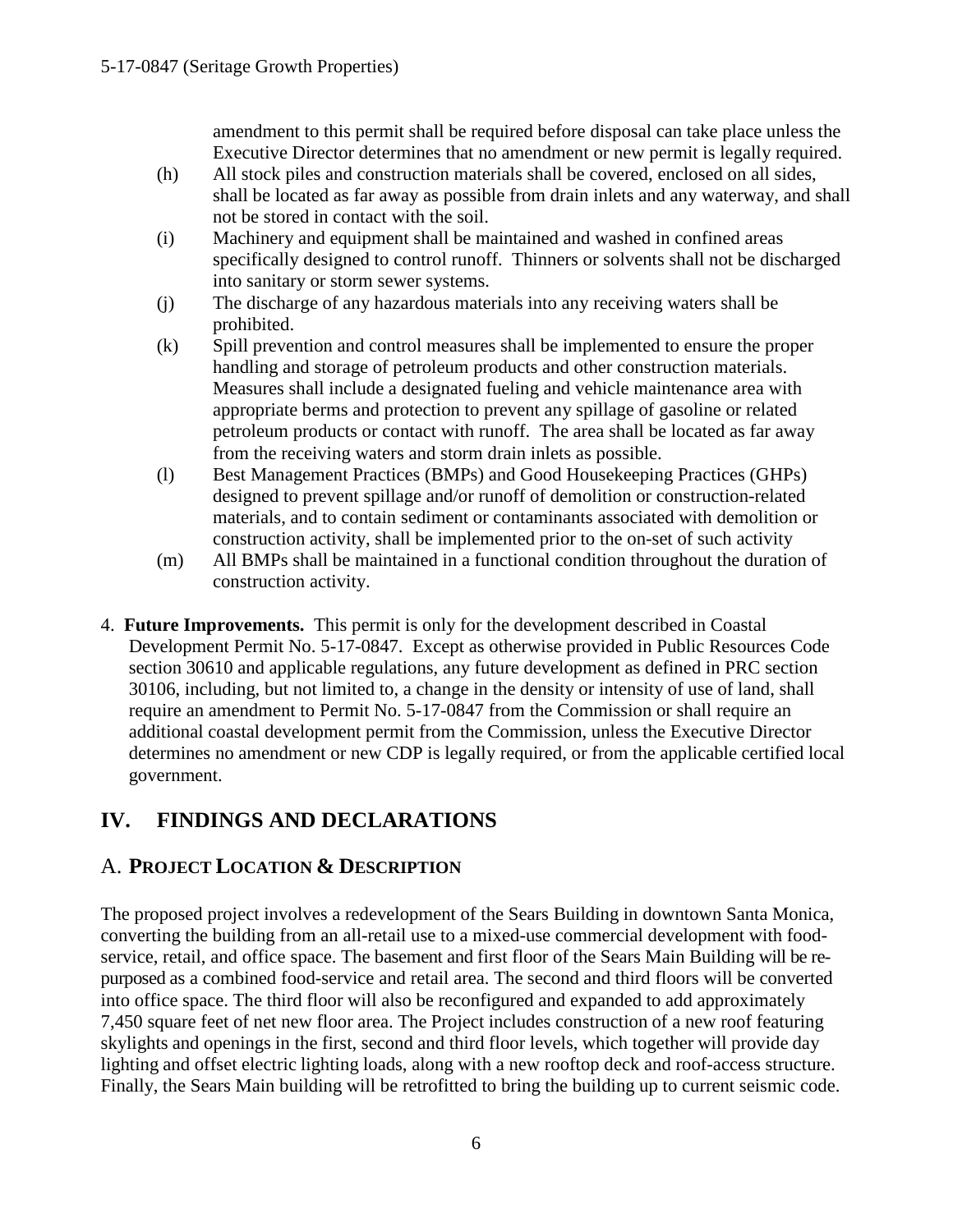The project site is approximately 3.1 acres in size and is located in Downtown Santa Monica, bordered by Colorado Avenue on the north, Fourth Street on the east, the Santa Monica 10 Freeway on the south, and Main Street on the west **[\(Exhibit 1\)](https://documents.coastal.ca.gov/reports/2018/3/Th20c/Th20c-3-2018-exhibits.pdf)**.The lot contains the Sears building, a 7,276 square-foot accessory building (currently being operated as a garden store), and a surface parking lot to accommodate both buildings (**[Exhibit 2\)](https://documents.coastal.ca.gov/reports/2018/3/Th20c/Th20c-3-2018-exhibits.pdf)**. Across Fourth Street to the east is the Los Angeles Metro - Downtown Santa Monica station, and across Colorado Avenue to the north is the Santa Monica Place commercial center. The site was originally developed in 1947 to serve as the Sears department store. The main building housed the general department store, and the accessory building functioned as a gasoline filling station for Sears customers until 1961 when it was converted into a garden store. In 2005, The Sears main building was designated as a Santa Monica City historic landmark in recognition of its post-war, late-moderne architecture. In Spring, 2017, the Sears department store closed down. The garden store has stayed open for business despite the closing of the Sears department store. The project proposes to redevelop the Sears Main building only. The garden center will continue to operate as-is.

The project has been designed to preserve the structural and architectural integrity of the Sears Main Building. The current building envelope will not be changed through the redevelopment of the building. As stated previously, the 7,450 square-foot new net floor area will be achieved by a reconfiguration of the third floor, with no changes to the existing footprint. The reconfiguration includes opening up areas that were previously not available for public use, such as storage rooms and employee facilities. Exterior improvements are limited to re-painting and window replacements.

The applicant has provided supplemental information to describe the term "culinary retail" in more detail. Culinary retail is proposed as:

 *"a mix of vendors with culinary-themed shops which may include prepared food stalls serving food for on-site or carry-away consumption, food stalls carrying food for carry-away consumption including items such as cheeses, meats and fish, breads and pasta, desserts and candy, fruits and vegetables and seasonings. Other vendors are expected to sell food-related items such as small appliances, cookware, plates, glasses, silverware and serving-ware, kitchen, dining and home décor, and packaged foods."* 

This "food-hall" floor concept is similar to the Farmer's Market in the Fairfax neighborhood of Los Angeles and the Grand Central Market in Downtown Los Angeles. For the proposed project, foodservice spaces will range from 50 square feet to 2500 square feet in size **[\(Exhibit 4\)](https://documents.coastal.ca.gov/reports/2018/3/Th20c/Th20c-3-2018-exhibits.pdf)**. At this time a ratio of food-service use to retail use has not been finalized for the basement and first floors.

### <span id="page-6-0"></span>**B. OTHER AGENCY APPROVALS**

The Project received administrative approval from the City of Santa Monica on July 27, 2017. The Project also received an approval of a Certificate of Appropriateness from the Landmarks Commission on September 11, 2017. A detailed landscape plan will be reviewed by the Landmarks Commission under a separate application for a Certificate of Appropriateness.

### <span id="page-6-1"></span>**C. DEVELOPMENT/COASTAL VIEWS**

Coastal Act Section 30250(a) states, in part: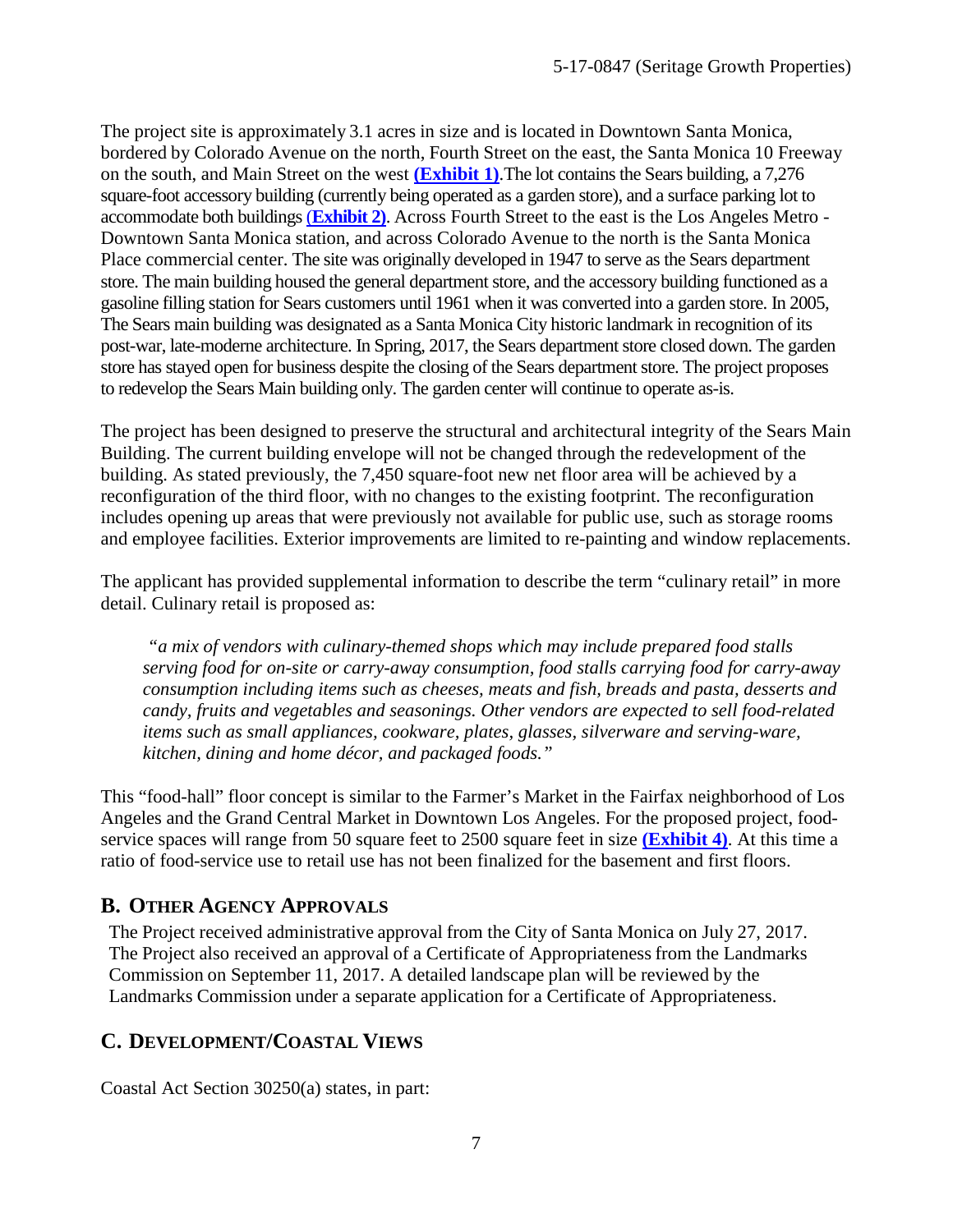*(a) New residential, commercial, or industrial development, except as otherwise provided in this division, shall be located within, contiguous with, or in close proximity to, existing developed areas able to accommodate it or, where such areas are not able to accommodate it, in other areas with adequate public services and where it will not have significant adverse effects, either individually or cumulatively, on coastal resources.* 

Coastal Act Section 30251 states:

*The scenic and visual qualities of coastal areas shall be considered and protected as a resource of public importance. Permitted development shall be sited and designed to protect views to and along the ocean and scenic coastal areas, to minimize the alteration of natural land forms, to be visually compatible with the character of surrounding areas, and, where feasible, to restore and enhance visual quality in visually degraded areas.* 

The proposed project is a redevelopment of the former Sears department store in Downtown Santa Monica into a mixed-use development with food-service, retail, and office uses. The Downtown Core area of Santa Monica is comprised primarily of visitor-serving commercial developments and recreational areas. The building is located within walking distance of a variety of visitor-serving developments and recreational areas, including the Santa Monica Pier, Santa Monica Place, Tongva Park, and Third Street Promenade. The redevelopment of the Sears Main Building as a mixed-use retail, food-service, and office development is consistent with the uses within the vicinity of the project site. Therefore, the proposed project conforms to Coastal Act Section 30250.

Some landscaping has been proposed in conjunction with the proposed project. The applicant has indicated that a separate landscaping plan will go before the Santa Monica Landmarks Commission for a Certificate of Appropriateness. The Commission imposes **Special Condition 2** to ensure that the applicant utilizes noninvasive and drought-tolerant plants.

The Sears building currently stands at 51 feet above average natural grade. The proposed project, with the removal of the bow truss structure, will result in a 50 foot, 9.5 inch tall building. Proposed improvements to the roof level include an elevator lobby measuring approximately 14 feet above the roofline, a stair enclosure measuring approximately 1.75 feet above the roofline, and a mechanical equipment enclosure that measures approximately 7 feet above the roofline **[\(Exhibit 3\)](https://documents.coastal.ca.gov/reports/2018/3/Th20c/Th20c-3-2018-exhibits.pdf)**. The proposed accessory roof structures conform to the Santa Monica height limits for such development, and constitute approximately 26 percent of the total area of the roof. Moreover, the Sears Main building is surrounded by other very large developments, notably the Santa Monica Place located directly across Colorado Street. The proposed accessory roof structures will not add a significant amount of mass to the project, and will not look out of character with the surrounding development. In addition, the Sears Main building is not visible from the beach. Therefore, the proposed project will not negatively impact views along the coast, and conforms to Coastal Act Section 30251 in regards to coastal views.

The proposed development is located approximately 0.3 miles from the beach. Although the development does not directly impact sensitive coastal resources, there is the potential for runoff and debris to flow into the nearby beach areas, especially during the construction process. The Commission therefore imposes **Special Condition 3** requiring the applicant to follow best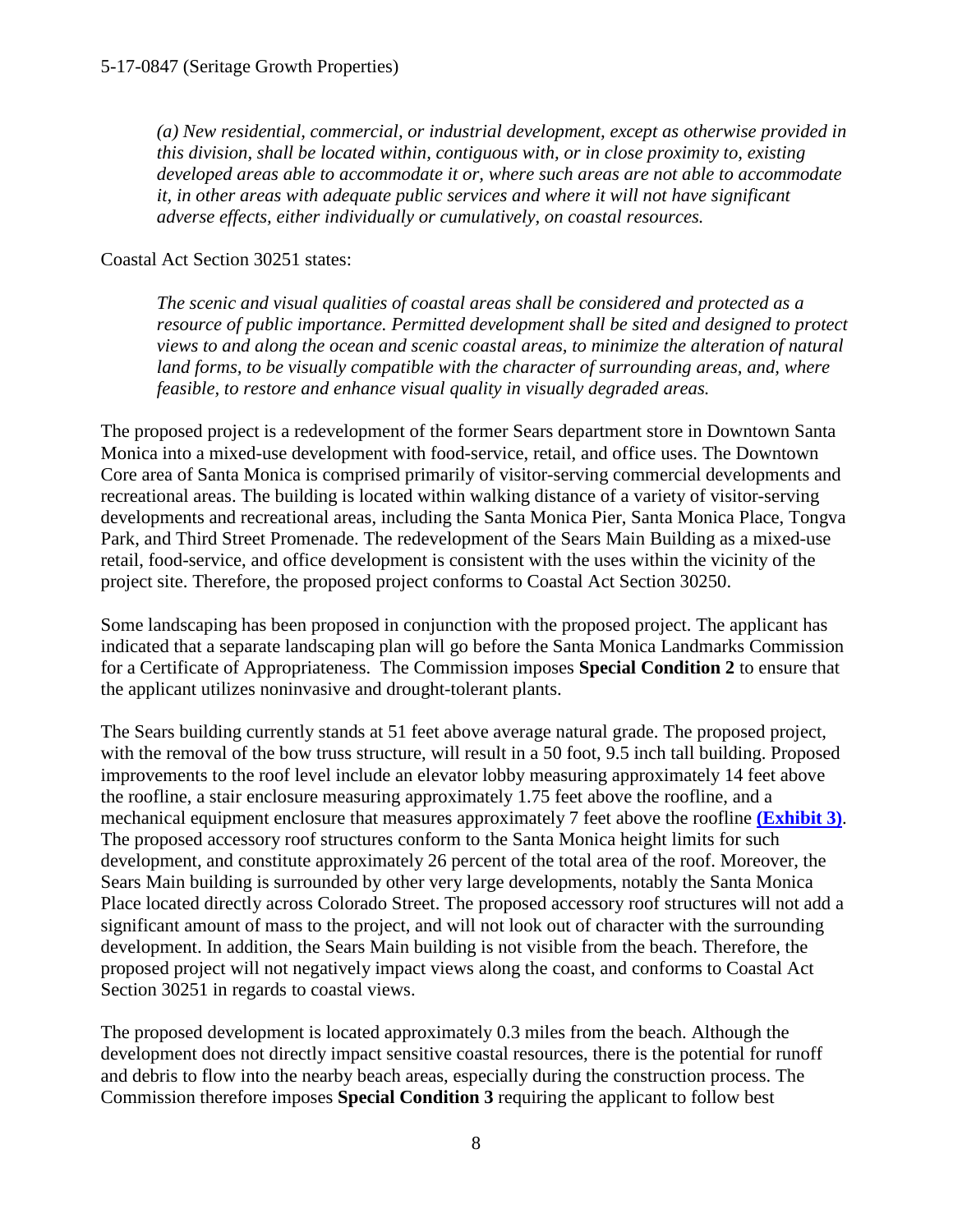management practices during the construction process to ensure that runoff and debris do not flow into beach areas.

### <span id="page-8-0"></span>**D. PUBLIC ACCESS/RECREATION**

Coastal Act Section 30210 states:

*In carrying out the requirement of Section 4 of Article X of the California Constitution, maximum access, which shall be conspicuously posted, and recreational opportunities shall be provided for all the people consistent with public safety needs and the need to protect public rights, rights of private property owners, and natural resource areas from overuse.* 

Coastal Act Section 30252 states:

*The location and amount of new development should maintain and enhance public access to the coast by (1) facilitating the provision or extension of transit service, (2) providing commercial facilities within or adjoining residential development or in other areas that will minimize the use of coastal access roads, (3) providing nonautomobile circulation within the development, (4) providing adequate parking facilities or providing substitute means of serving the development with public transportation, (5) assuring the potential for public transit for high intensity uses such as high-rise office buildings, and by (6) assuring that the recreational needs of new residents will not overload nearby coastal recreation areas by correlating the amount of development with local park acquisition and development plans with the provision of onsite recreational facilities to serve the new development.* 

The project site currently contains a 179-space surface parking lot. This parking lot was constructed to service the Sears building and the accessory building (originally part of Sears) in 1947. The project proposes to maintain the existing 179-space surface parking lot and conduct re-striping to add one additional space. The parking lot, as designed for the new development will contain 180 spaces, 40 percent of which will be designated as compact spaces. The proposed project includes "culinary retail" use, which is a mix of retail and food service uses.

The applicant has provided a parking management summary that describes how the on-site parking will be managed. Either a monthly pass or a visitor ticket is required to enter and exit the parking lot, which will be controlled at both entrances and exits. Retail patrons will receive a validation to permit between one and three hours of free parking if a qualifying purchase is made within the development. The offices on the second and third floors may validate visitor parking. Pay stations will be located at various locations within the parking lot. An on-site attendant will be available at all times during tenant business hours for parking facilitation and troubleshooting. The parking lot fees are expected to be comparable to those of the Santa Monica Place parking structure located across Colorado Avenue from the development.

The applicant has not finalized the ratio of food service to retail use at this time, but has provided a parking analysis that estimates the total parking demand assuming that the culinary retail use is comprised solely of food-service use, which constitutes a higher parking demand than retail use.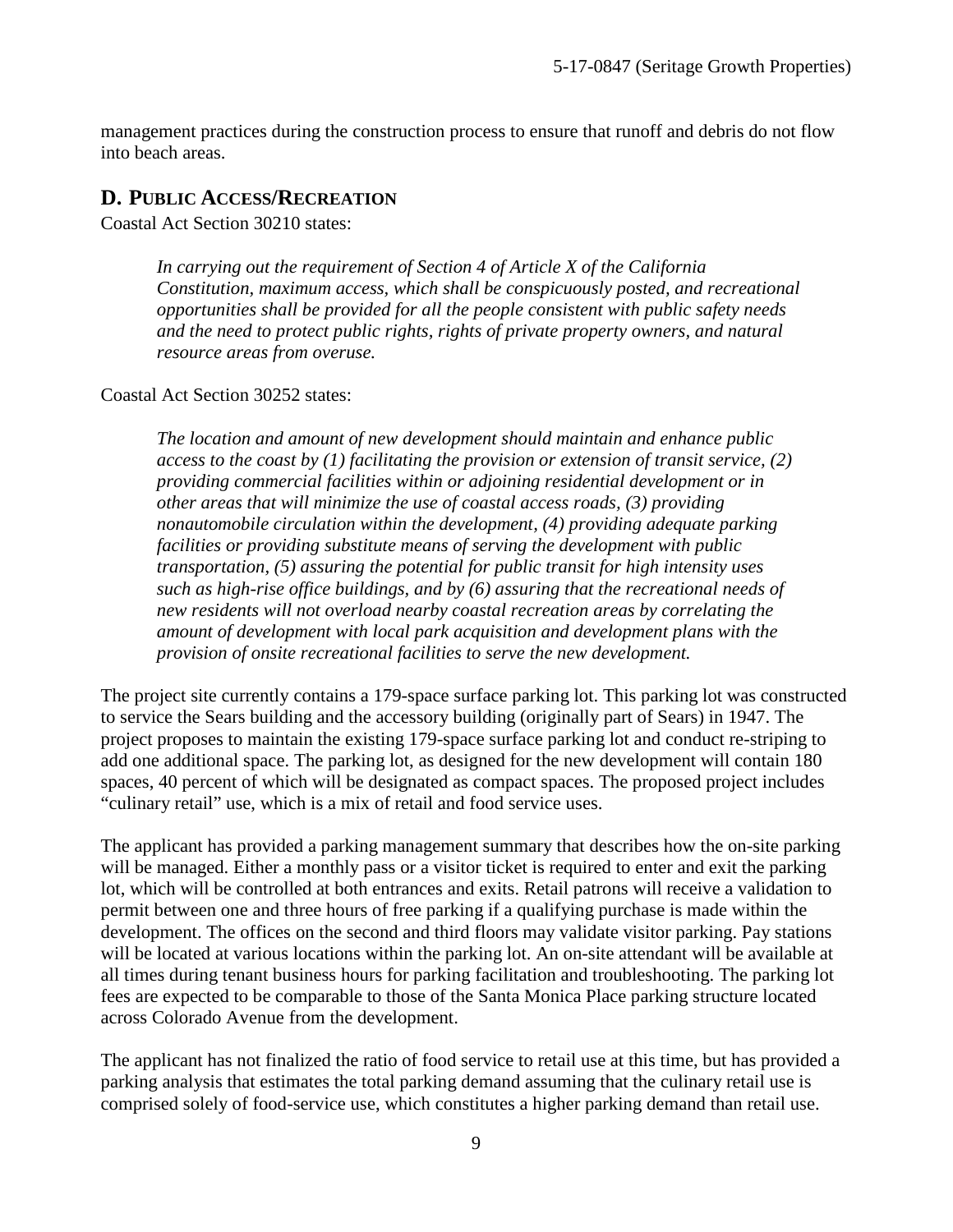The Coastal Commission Regional Interpretative Guidelines (1980) provides parking guidelines for different zoning uses. The Coastal Commission parking requirements are as follows:

 Office: 1 space / 250 square feet of gross floor area Restaurant: 1 space / 50 square feet of service area Retail: 1 space / 225 square feet of gross floor area

Based on the submitted parking analysis, the 180 space parking lot is sufficient to accommodate a peak summer weekend parking demand, but is 47 spaces short to accommodate a peak summer weekday parking demand. This shortage is prevalent between the hours of 1:00pm and 4:00pm.

In order to mitigate for the projected parking shortage on peak weekday afternoons, the applicant has proposed a stacked valet parking program overseen by a parking attendant. Between the hours of 12:00pm and 5:00pm, the parking attendant will be available to park and retrieve cars in front of existing spaces when all of the available parking spaces are occupied. The applicant has provided a modified parking plan to show that the existing parking aisle-ways can accommodate the 47 additional parking spaces needed to satisfy the parking demand **[\(Exhibit 5\)](https://documents.coastal.ca.gov/reports/2018/3/Th20c/Th20c-3-2018-exhibits.pdf)**. The Commission imposes **Special Condition 1** to hold the applicant responsible for maintaining the stacked valet parking management plan whenever the on-site parking lot reaches maximum capacity.

Although the parking analysis submitted by the applicant assumes a 100 percent food-service use on the basement and first levels, the space will realistically contain some percentage of retail use. Because retail use has a lower parking demand than food-service, the actual parking demand for the development will be smaller than the demand projected in the all food-service parking analysis. Bearing this in mind, the applicant may apply for an amendment to remove the requirement for a parking attendant if there is sufficient evidence that the parking demand for the development is less than the projected demand in the parking study. The applicant must submit to the Executive Director adequate data showing that the parking occupancy consistently does not exceed 90 percent, including the following: a) Vehicle counts; b) parking fees and subsequent fee changes, parking hours (daily, hourly, holiday, etc.) c) Parking lot usage, vacancy and/or turnover rates, and other data relevant to understanding visitation patterns; d) Use of any patron parking fee validation programs; e) Available information regarding factors such as weather, water quality, surf conditions, etc. that may affect visitation patterns; f) Parking citations (quantity and type) and other law enforcement citations issued; g) Special events including dates and time periods that such events occurred; h) Data on employee participation in a Ride Sharing/Carpooling program, number of employees utilizing public transit, number of employees biking/walking to work. The data must also evaluate whether the proposed development resulted in any significant adverse change to beach usage/attendance or parking lot usage and any recommendations for changes to the parking program that would offset any significant adverse impacts to public access and recreation to and along the coast.

Access to the proposed development is not limited to automobiles. The project proposes 57 longterm and short-term bicycle parking spaces for visitors and employees, and is also in close proximity to the Metro bike share and other similar bike-share depots. Visitors to the Downtown Santa Monica Area can easily walk from other commercial developments to the subject property. In addition, the project's location directly across the street from the Expo line station will attract out